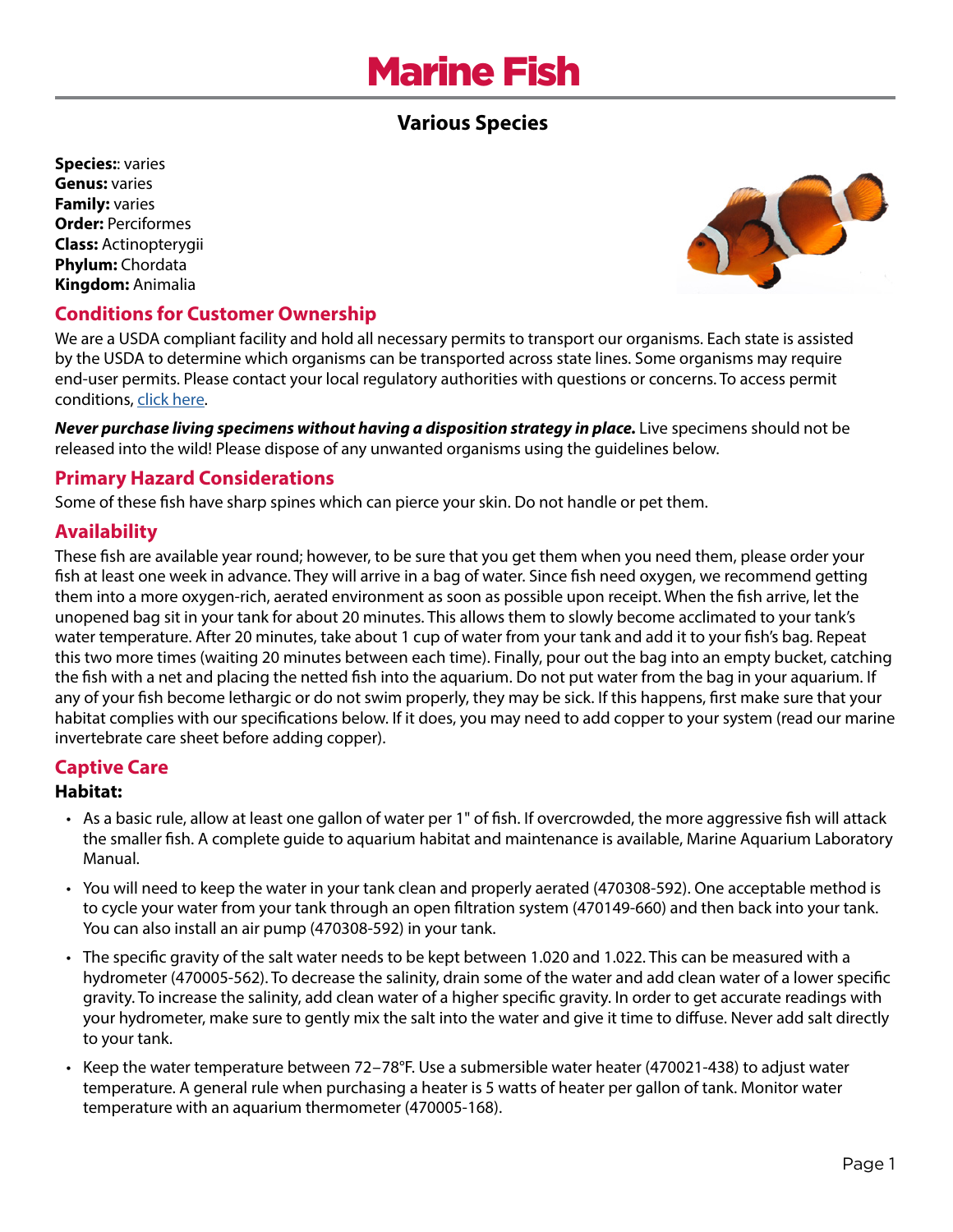- The optimum pH range is between 8.0 and 8.4. To measure the pH you may use a chemical pH test kit. To adjust the pH, you may purchase chemical pH Up (470033-820) or pH Down, and add clean water of a higher or lower pH, as needed. Do not add a pH altering chemical directly to your tank.
- Acceptable nitrite levels are less than 0.1 ppm. You can buy a nitrate test kit to to test the levels in your kit. If the nitrates in your system are too high, the nitrifying bacteria in your filter are not adequate for the system. You should do a water change in your system, but you may also want to add denitrifying rocks or bacteria 21 W 2301 to your filtration apparatus to prevent future nitrite build-up.
- Check these water quality variables on a weekly basis because they may change due to evaporation, changes in room temperature, etc. Adjust them to optimal levels to keep your fish healthy.

#### **Tank Maintenance:**

- Remove dead organisms immediately.
- Siphon out debris from the bottom of the tank and conduct a 10–30% water change at least once per month. A simple aquarium vacuum (470102-112) makes this easy to do.
- To keep algae build-up down, and consequently see your fish better, you will need to scrub if off the walls with a clean sponge. It is best to do this immediately before a water change so that you can get rid of the post-scrubbing algae. An alternative to scrubbing would be to purchase appropriate marine inverts, such as Marine Turbo Snails (470194-704). Marine turbo snails eat many types of algae and will help to keep algae build-up to a minimum.
- Keep your tank out of direct sunlight (this will help prevent algae build-up).

#### **Feeding:**

- Fish Flakes and live or frozen Brine Shrimp are good feed options.
- Feed once daily.
- Feed the fish little by little until they become disinterested. Keep this amount in mind for consequent feedings. DO NOT OVERFEED.
- Tangs need some vegetation in their diet. A leaf of lettuce every week is fine. Make sure to weigh down one end of the leaf so that it stays submerged.

#### **Information**

- **Method of Reproduction:** Sexual reproduction dependent upon the species. In general, under the proper conditions, the male and female usually eject sperm and eggs into the water after a short courtship ritual. The eggs usually hatch a day or two after. The fry should be kept separate from the adults, or else they may be eaten. For more detailed instructions on fish reproduction, you should search out information specific for your species of interest. Reproduction in standard tank conditions is rare.
- **Determining Sex:** Some species of marine fish are easily sexed while others aren't. For example, a pair of clown fish may both be males when young, but over time the more aggressive one will become a female. For more information on sexing your fish, search out species specific information.